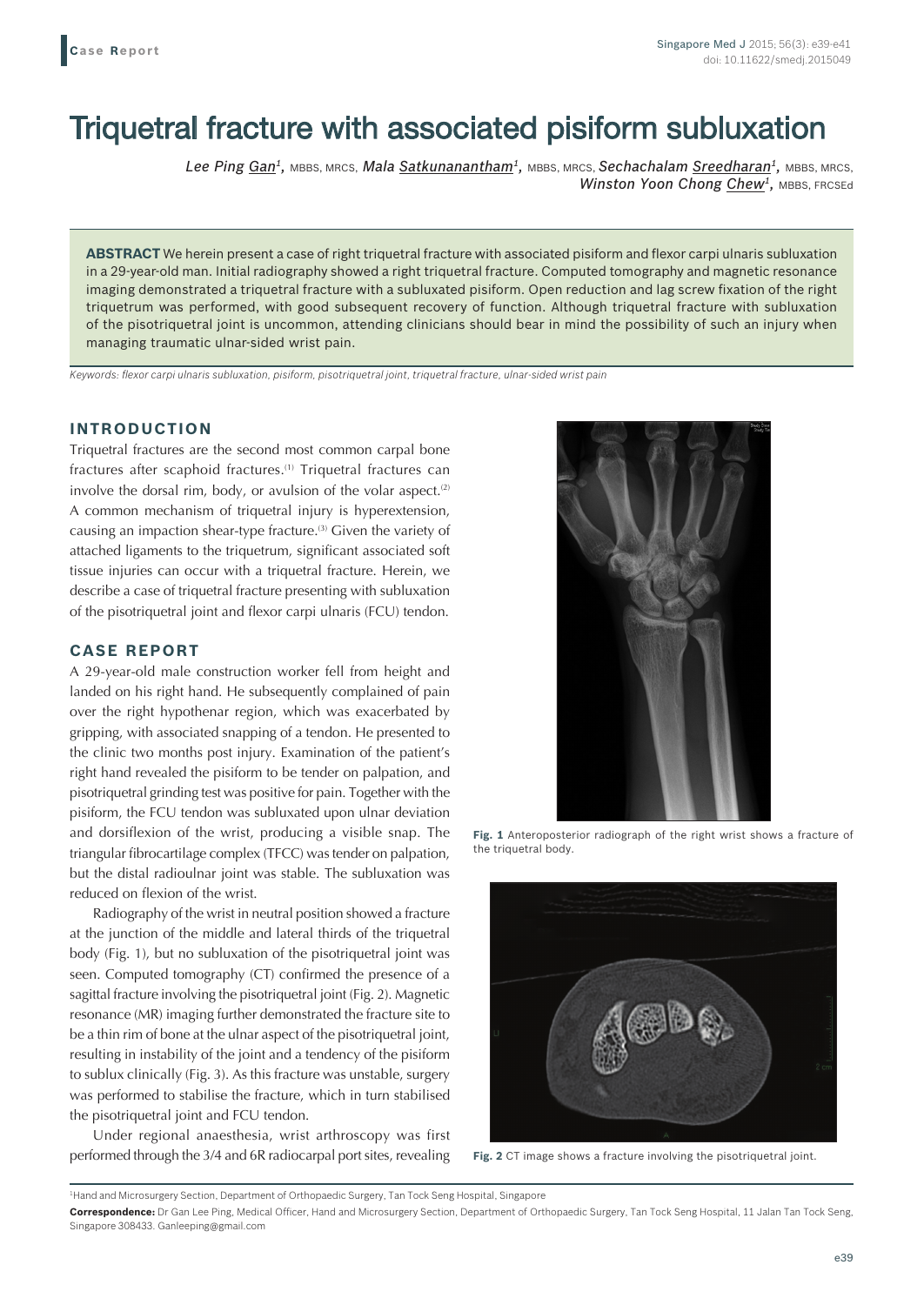

**Fig. 3** (a–b) MR images of the right wrist show a fracture at the ulnar aspect of the pisotriquetral joint.

a proximal partial tear of the scapholunate ligament, as well as a Palmer grade 1B TFCC tear. The TFCC tear was debrided and repaired via PDS 2/0 stitches. A zigzag incision was subsequently made over the volar-ulnar aspect of the wrist, and the FCU tendon was identified together with the pisiform. The pisotriquetral joint was partially opened proximally, and the fracture fragment was mobilised from the proximal and ulnar aspects. Intraoperative findings confirmed the diagnosis of right triquetral fracture, with instability and subluxation of the pisiform and fracture fragment over the triquetrum (Fig. 4). The fracture was initially reduced by being held with a K-wire and fixed with a 1.5-mm interfragmentary screw.

Postoperatively, the patient's right wrist was placed on a resting volar splint. He was started on intermittent range of motion (ROM) exercises one month post operation. There was no subluxation at the three-month follow-up, with only minimal pain on movement and exertion. The patient's ROM was as follows: right wrist palmar flexion at 40º (66% of contralateral side); dorsiflexion at 60º (85% of contralateral side); ulnar deviation at 10º (66% of contralateral side); radial deviation at 10º (66% of contralateral side); and a grip strength of 22 kg (44% of contralateral side). The right triquetrum was stable, with no subluxation of the FCU tendon. The patient's pain was also noted to have improved. Postoperative radiography showed that the fracture had healed (Fig. 5). However, the patient was lost to subsequent follow-up, as he had returned to his native country. We expect his right wrist ROM to improve further.

## **DISCUSSION**

The pisotriquetral joint describes the dorsal articulation between the pisiform and triquetrum. Flat and ovoid in shape, the joint derives its stability from soft tissue attachments such as the FCU tendon, ulnar pisotriquetral ligament, and the pisometacarpal and pisohamate ligaments.<sup>(4,5)</sup> The pisotriquetral joint is tightly contained within both the transverse carpal ligament and the ulnar collateral ligament.<sup>(6)</sup> Disruption of the pisotriquetral joint can occur secondary to direct trauma, or from traction caused by the FCU tendon either during a fall on a dorsiflexed wrist or while lifting heavy objects.<sup>(7,8)</sup>



**Fig. 4** Intraoperative photograph shows the wrist. C: capsule with triquetrum fragment; P: pisiform; T: triquetral fracture



**Fig. 5** Postoperative radiograph taken at the three-month follow-up shows that the fracture has healed.

Our case report presents a rare pattern of triquetral fracture with pisiform and FCU subluxation. Suzuki et al described a 21-year-old woman who fell on an outstretched hand while snowboarding and sustained a similar pattern of injury.<sup>(9)</sup> In our case, disruption of the pisotriquetral joint was secondary to a triquetral fracture during acute wrist dorsiflexion injury. Most of the dorsoulnar joint structures were attached to the fracture fragment.